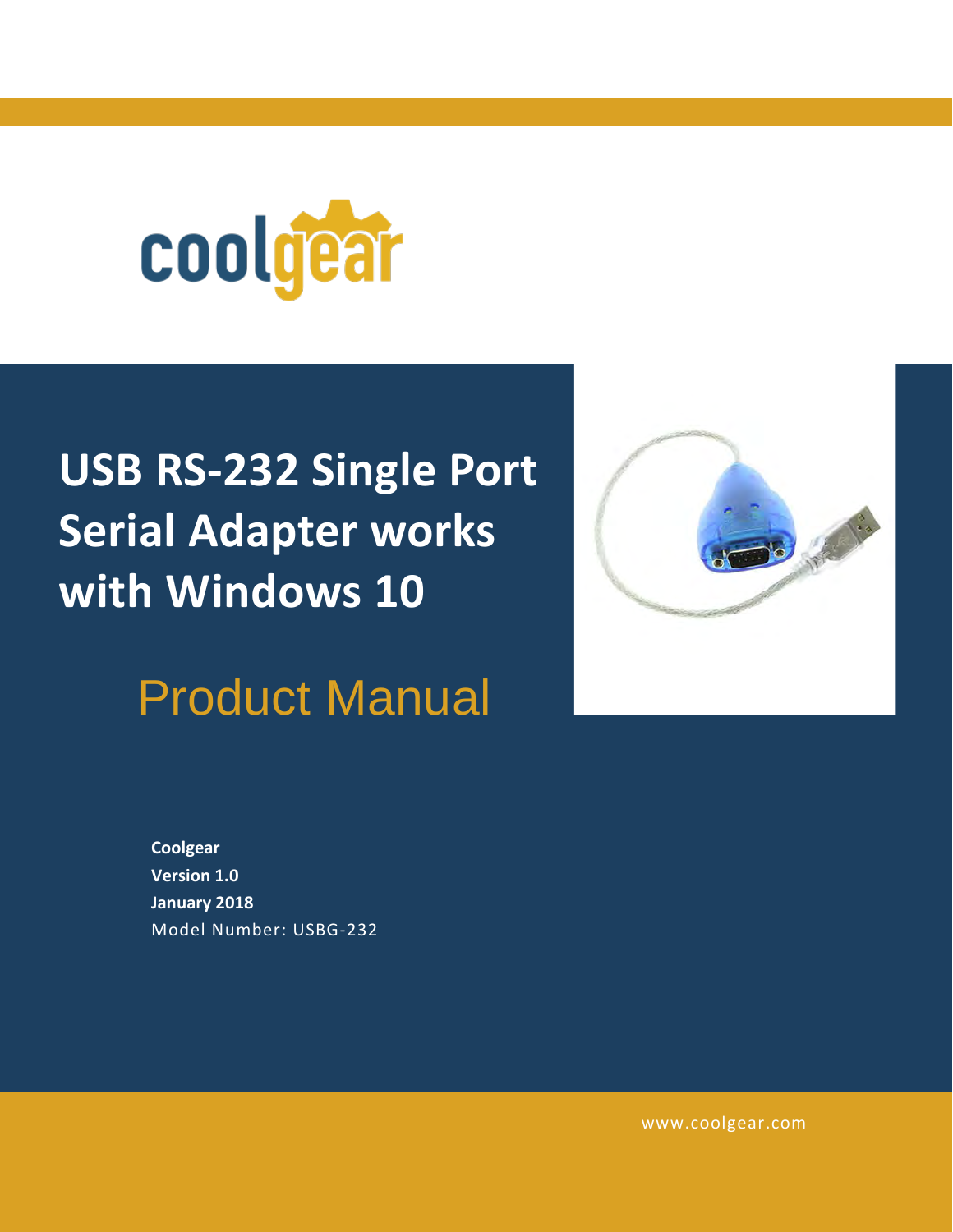

## **Revision History**

| <b>Revision</b> | <b>Date</b>           | <b>Author</b> | <b>Comments</b>   |
|-----------------|-----------------------|---------------|-------------------|
| 1.0             | $07/06/2015$ Coolgear |               | Old format        |
|                 | $01/11/2018$ Coolgear |               | New manual format |

#### **About this document**

This product manual outlines installation and features of the USBG-232 USB RS-232 Single Port Serial Adapter works with Windows 10.

#### **Scope**

The scope of this manual is to give the user of the product an understanding of its use with detailed diagrams and verbiage. The manual helps the users to apply the product to their application.

#### **Intended Audience**

This product is intended for use in office or industrial applications were serial communication between device and computer is necessary. It can be used with bar code scanners, stenographers, modems and other devices.

#### **Product Support**

support@coolgear.com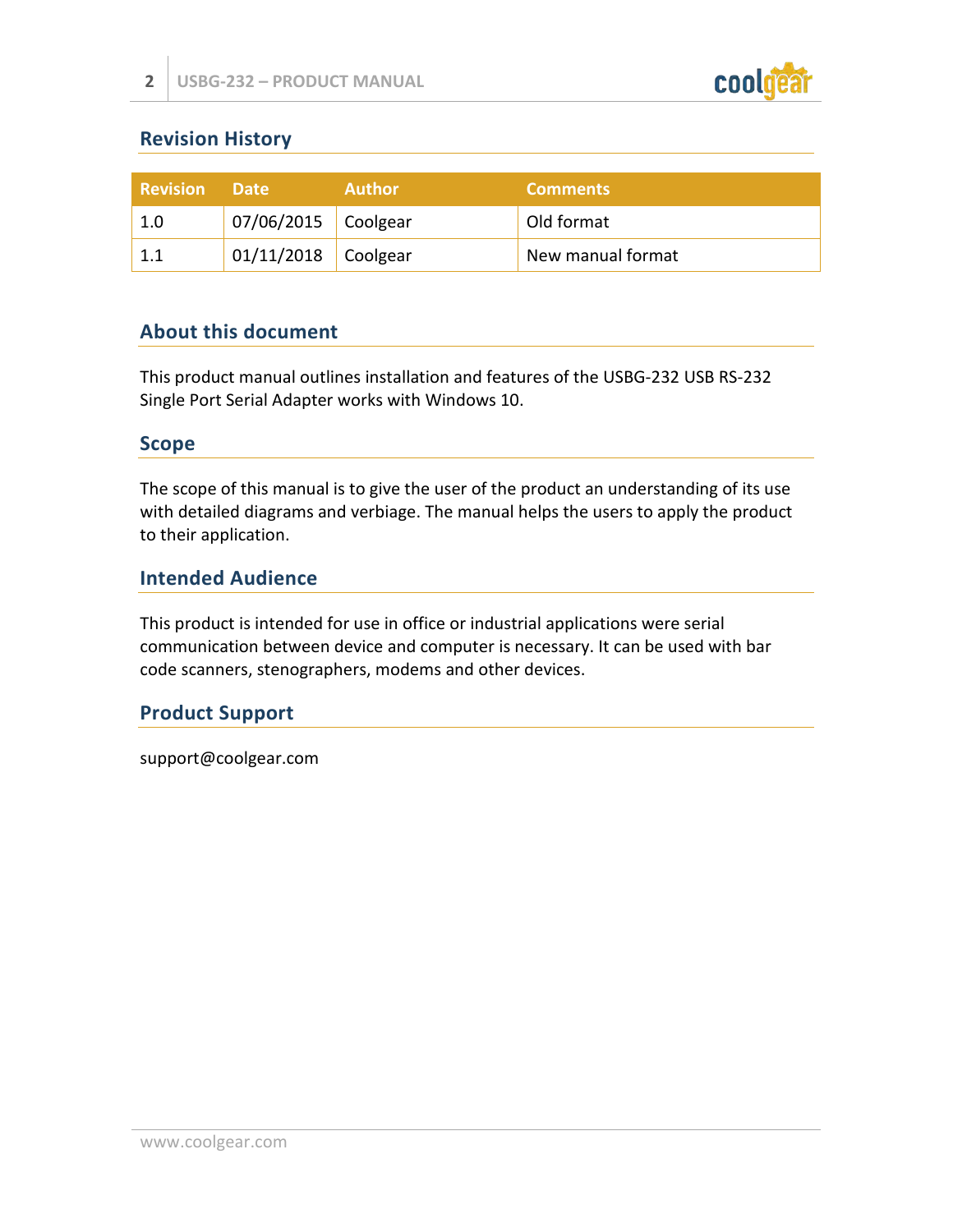

# **Table of Contents**

| 1.2 |  |
|-----|--|
| 1.3 |  |
|     |  |
|     |  |
|     |  |
|     |  |
|     |  |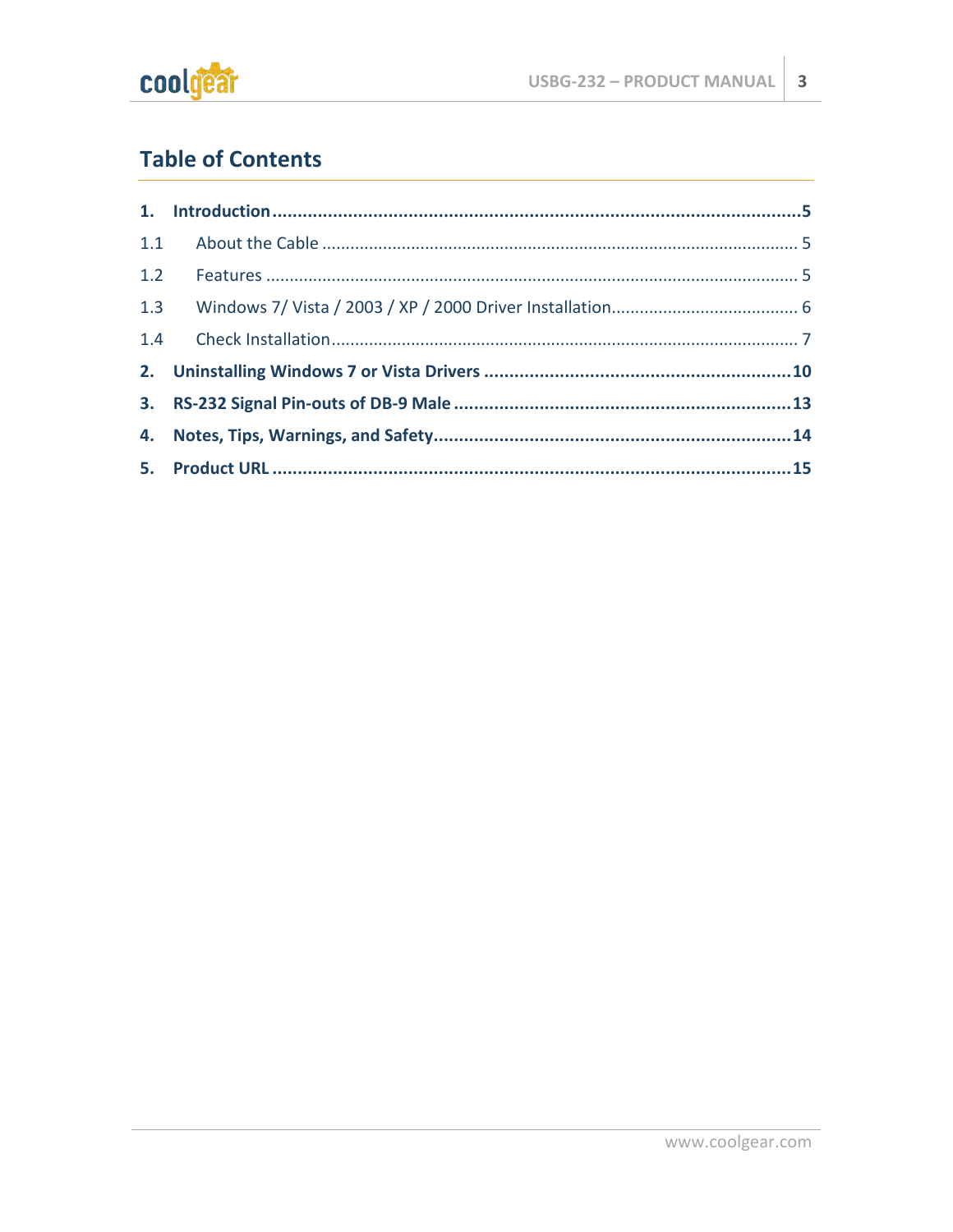

# **Table of Figures**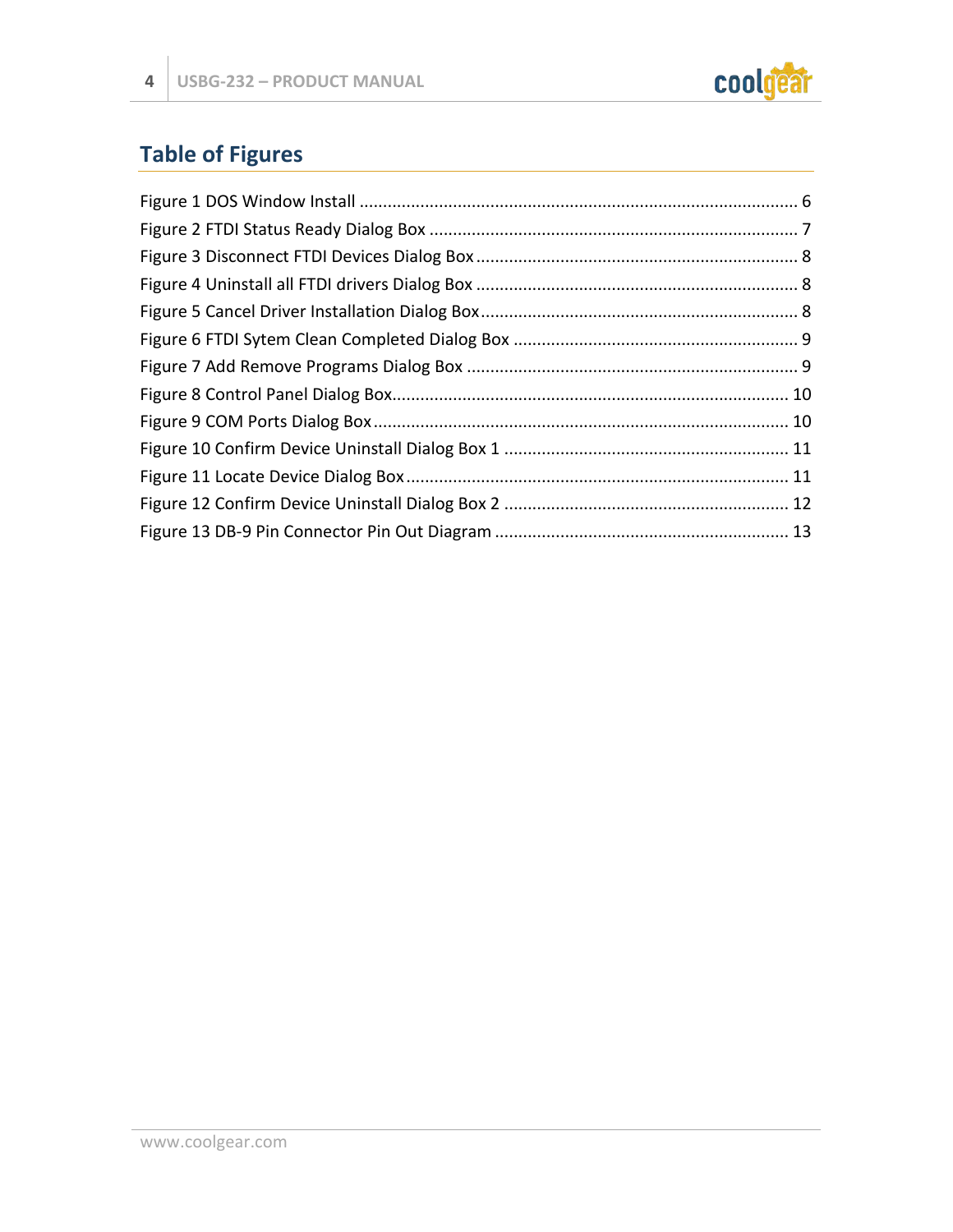

#### <span id="page-4-0"></span>1. **Introduction**

The USBG-232 USB Serial Adapter with FTDI is designed to make serial port expansion quick and simple. Connecting to a USB port on your computer or USB hub, the USB Serial Adapter instantly adds serial communication port to your system. By taking advantage of the USB bus, the USB Serial Adapter makes it easier than ever to add serial port and serial device to your system with easy plug-and-play and hot plug features. Adapting the new technology, the serial port expansion now takes the new bus with easy and convenient connectivity.

| WEIGHT                    | $0.068$ lbs.                         |
|---------------------------|--------------------------------------|
| UPC.                      | 729440691004                         |
| <b>ADAPTER DIMENSIONS</b> | 63.48mm(L) x 40.73mm(W) x 22.74mm(H) |
| <b>CABLE LENGTH</b>       | 11.5 inches total                    |
| <b>WARRANTY</b>           | 1 year from date of purchase         |
| <b>COLOR</b>              | Blue                                 |
| <b>PORTS</b>              | DB-9 Male with Hex Nut               |

## <span id="page-4-1"></span>**1.1 About the Cable**

| <b>Protocol</b>                                                                                      | <b>Connector</b>                                    | <b>Shell</b>                                                                        |
|------------------------------------------------------------------------------------------------------|-----------------------------------------------------|-------------------------------------------------------------------------------------|
| Adds one serial port to your<br>desktop or laptop<br>computer. Uses RS-232<br>Protocol communication | Male DB-9 pin connector<br>with hex nut tightening. | Translucent blue shell<br>surrounds the circuit with<br>TxD and RxD LED indicators. |

#### <span id="page-4-2"></span>**1.2 Features**

| <b>Feature List</b>                                      |  |
|----------------------------------------------------------|--|
| Adds one RS-232 serial port by connecting to a USB port. |  |

- Compact size cable type converter with cable length of 12 inches.
- Installed as standard Windows COM port
- Full RS-232 modem control signals and hardware/software flow control
- RS-232 data signals: TxD, RxD, RTS, CTS, DSR, DTR, DCD, RI, GND
- High speed serial port with the baud rate up to 921.6K bps
- Non-standard baud rates supported
- LED status indicators for TxD and RxD for easy port monitoring and diagnostic
- Serial port protected with surge protection of 10KV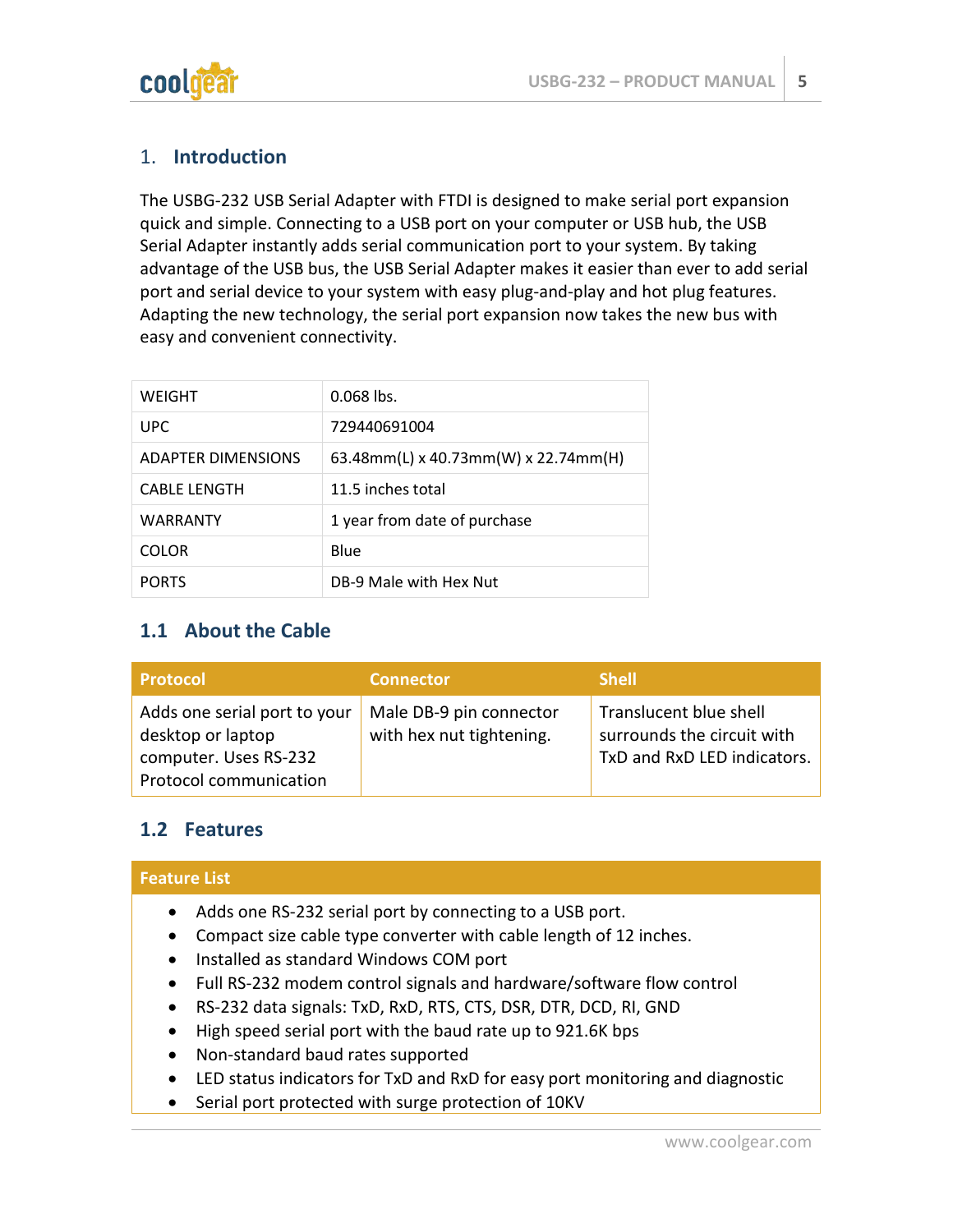

- Powered by USB port, no external power adapter required
- Easy plug and play installation and RS-232 device connection
- COM port number assigned can be changed to any COM port number required
- Works with USB 1.1 & 2.0 host port

## <span id="page-5-0"></span>**1.3 Windows 7/ Vista / 2003 / XP / 2000 Driver Installation**

You need to have administrator privileges to install any new drivers under Windows 7/ Vista / 2003/ XP / 2000. To install the driver or update the configuration please log onto Windows as "Administrator" or ask your system administrator to install the USB-COM driver.

**Note:** You need to install driver first, prior to hardware installation. Do not connect the USB-to-Serial Adapter to the USB port of your computer, before you finish driver installation.

#### **Please proceed with the following steps to install the driver:**

- 1. Insert the "USB COM Series Driver and Utility" CD into your CD-ROM.
- 2. The "USB COM Series Driver and Utility CD" dialog box appears.
- 3. Under "Driver Installation", double click "Windows 7, Vista, 2003, XP, 2000 driver" to install the device driver.
- 4. The USB COM install program will auto-detect the OS type and install the driver automatically. (**Note**: in Windows 7 or Vista OS you will find another dialog box, please click on "OK" to confirm the drivers install program).



**Figure 1** 

<span id="page-5-1"></span>5. After the message "FTDI CDM Driver installation process completed" appears, press "Enter" to complete the driver installation.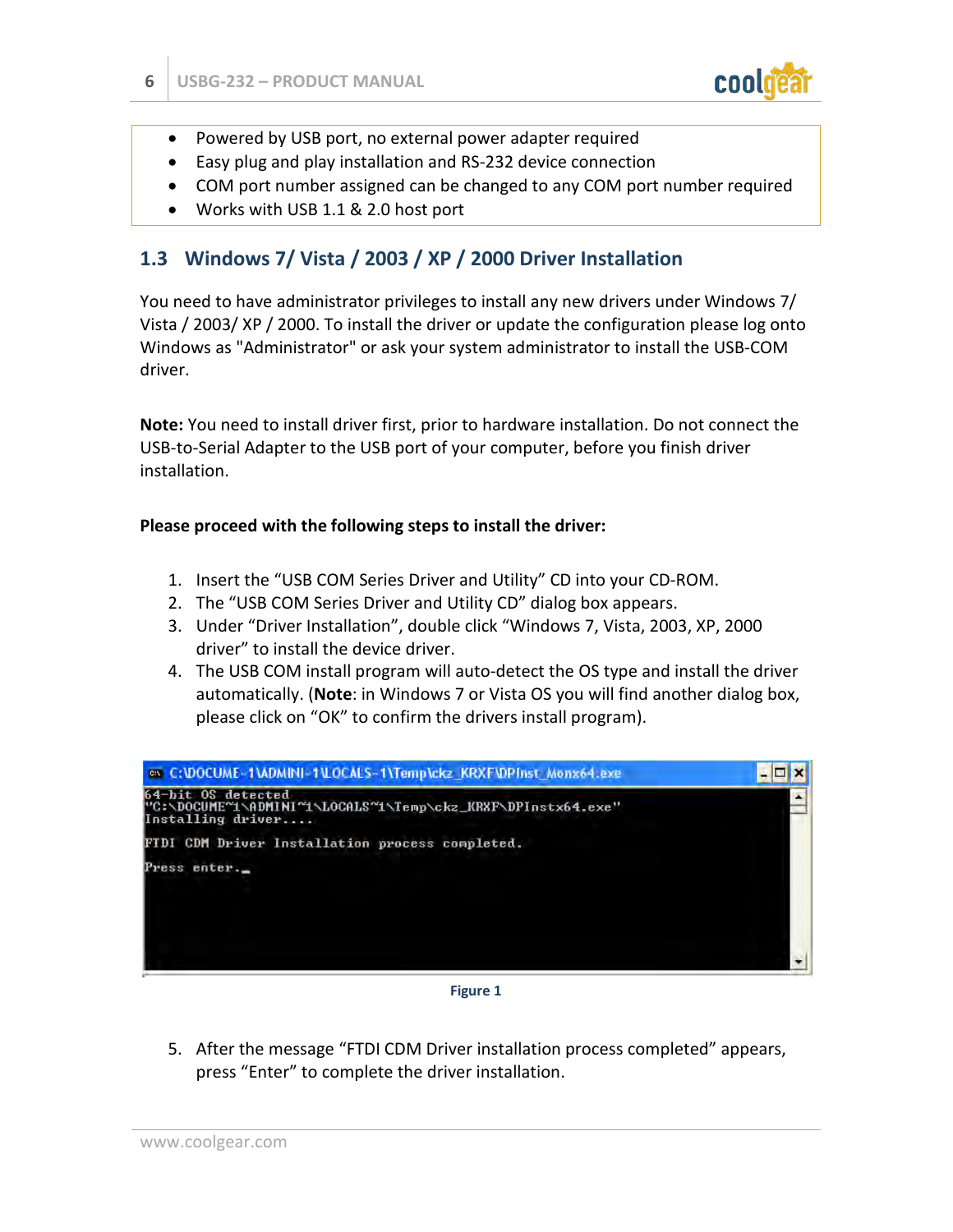

6. Plug in the USB to Serial Adapter to the USB port of your computer. Windows will finish installing the driver files.

#### <span id="page-6-0"></span>**1.4 Check Installation**

You can now verify the installation has been completed successfully by looking under Device Manager of the System Properties screen. (Go there by Start-Setting- Control Panel-System Properties-Hardware-Device Manager.

The device should have installed as a "USB Serial Port (COMx)" attached to "USB Serial Converter (A/B or A/B/C/D)".

#### **Change COM Port Properties & COM Port Number**

This feature is particularly useful for programs, such as HyperTerminal, which only work with COM1 through COM4. Please ensure that you do not change the COM Port Number already in use.

#### **To change the virtual COM port properties:**

- 1. Insert the "USB COM Series Driver and Utility" CD into your CD-ROM.
- 2. The "USB COM Series Driver and Utility CD" dialog box appears.

| FTDI Clean Utility V1.0               |                  |
|---------------------------------------|------------------|
| <b>FTDI</b><br>Chip                   |                  |
| VID (Hex)<br><b>FTDI</b><br>PID (Hex) | <br>Clean System |
| <b>Status: Ready</b>                  | Exit             |



- <span id="page-6-1"></span>3. Under "Driver uninstalling", double click "Windows 2003, XP, 2000 driver uninstall" to uninstall the device driver.
- 4. When following dialog box appears, double click "Clean System" to uninstall the 2003/XP/2000 drivers.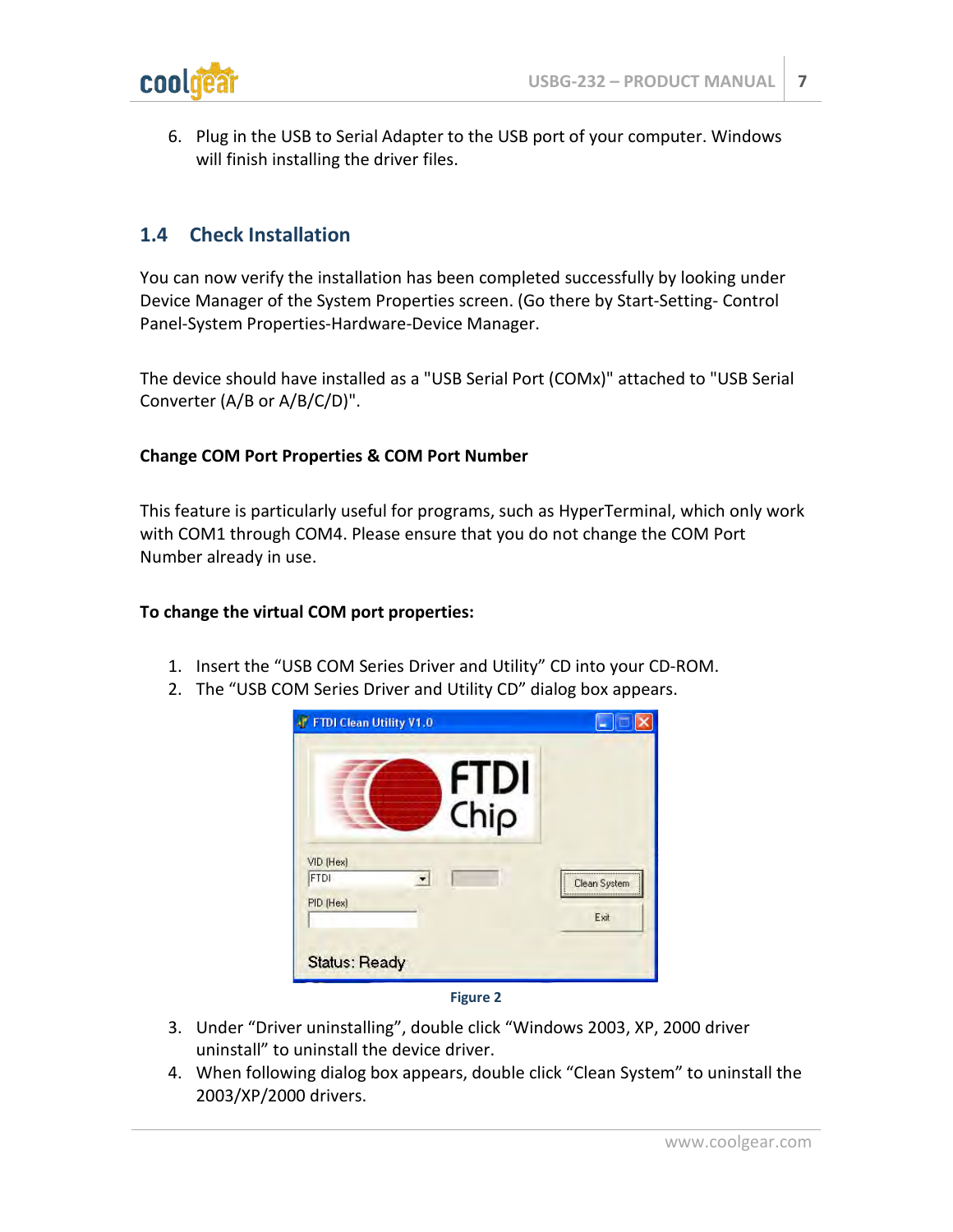

5. You need to disconnect all USB to serial Adapters from your PC, when the message below appears. Double click "OK" to start uninstalling Windows 2003/XP/2000 USB to Serial drivers.



<span id="page-7-0"></span>6. Double click "Yes" to confirm it.



**Figure 4** 

<span id="page-7-1"></span>7. Click "No" to proceed.



**Figure 5** 

<span id="page-7-2"></span>8. When the message "Status: System clean completed" appears, double click "Exit" to complete the USB to serial drivers uninstall.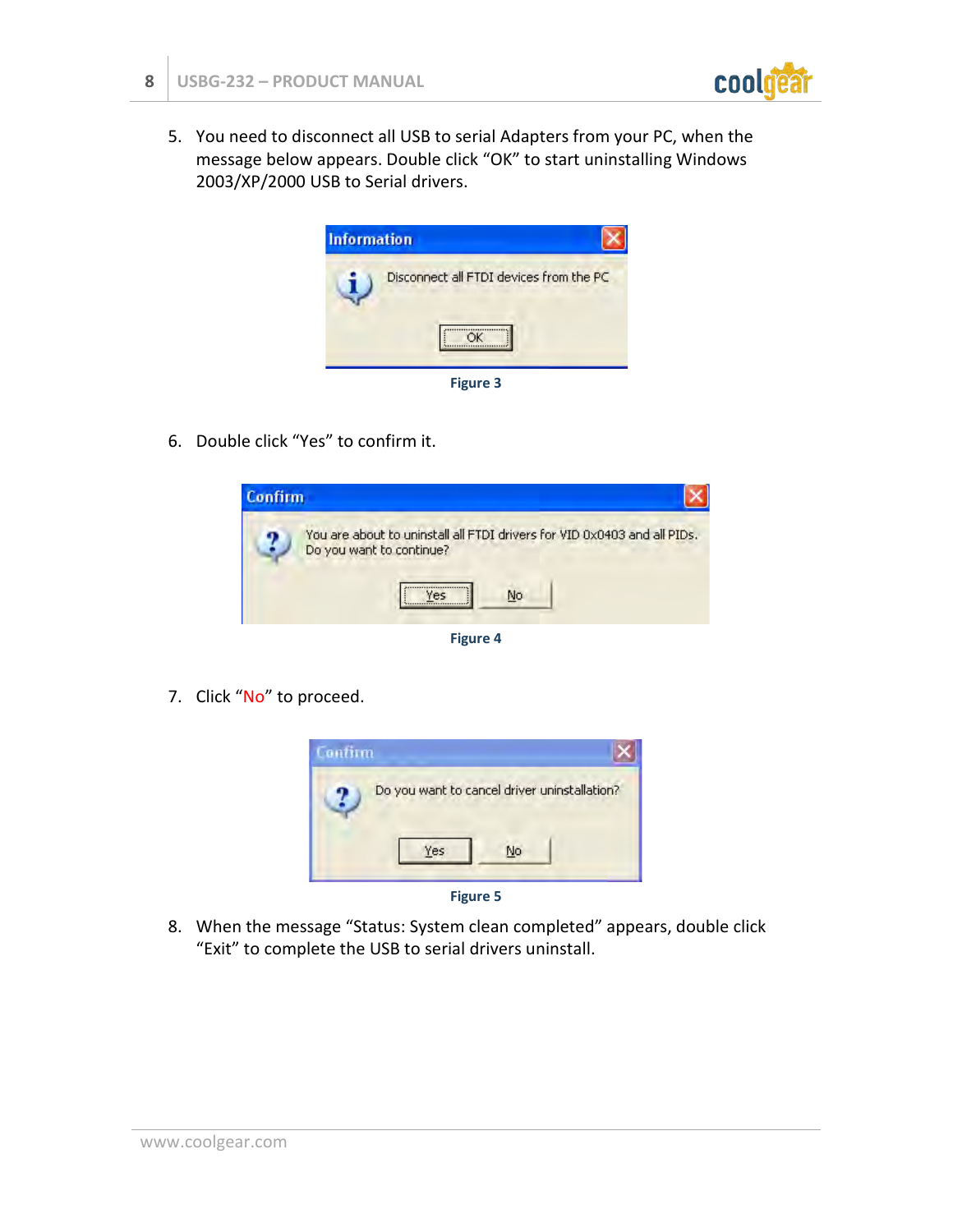



**Figure 6** 

- <span id="page-8-0"></span>9. Press "**Start**" button and select "**Control Panel**".
- 10. Press "Start" button and select "Control Panel".

|                                              | Currently installed programs:                                                                                |    | Show updates | Sort by: Name |             |                         |
|----------------------------------------------|--------------------------------------------------------------------------------------------------------------|----|--------------|---------------|-------------|-------------------------|
| Change or<br>Remove<br>Programs              | Broadcom Advanced Control Suite<br>Intel Matrix Storage Manager                                              |    |              |               |             |                         |
|                                              | J2SE Runtime Environment 5.0 Update 2                                                                        |    |              |               | <b>Size</b> | 0.89MB<br>Size 150.00MB |
|                                              | Microsoft .NET Framework 1.1                                                                                 |    |              |               |             |                         |
| <b>Add New</b><br>Programs                   | MosChip High-Speed USB MultiSerial Compound Device                                                           |    |              |               |             |                         |
|                                              | NVIDIA Drivers                                                                                               |    |              |               |             |                         |
|                                              | PComm Lite 2000 Ver 1.1                                                                                      |    |              |               | Size        | 2.31MB                  |
| Add/Remove<br><b>Windows</b>                 | <b>PowerD</b>                                                                                                |    |              |               | Size        | 0.89MB                  |
| Components                                   | 6<br>Sonic C<br><b>Uninstall Driver Package</b>                                                              |    |              |               |             |                         |
|                                              | Sonic DI                                                                                                     |    |              |               |             |                         |
|                                              | Sonic Ex<br>All devices using this driver will be removed. Do you wish to continue?                          |    |              |               |             |                         |
| Set Program<br>Access and<br><b>Defaults</b> | Sonic R                                                                                                      |    |              |               |             |                         |
|                                              | Sonic R<br>Yes<br>63                                                                                         | No |              |               |             |                         |
|                                              | Sonic U                                                                                                      |    |              |               |             |                         |
|                                              | Windows Driver Package - FTDI CDM Driver Package (03/13/2008 2.04.06)<br>Click here for support information. |    |              |               |             |                         |
|                                              | To change this program or remove it from your computer, click Change/Remove.                                 |    |              |               |             | Change/Remove           |
|                                              | Windows Driver Package - FTDI CDM Driver Package (03/13/2008 2.04.06)                                        |    |              |               |             |                         |

**Figure 7** 

- <span id="page-8-1"></span>11. Remove the first "Windows Driver Package – FTDI CDM Driver Package (…)".
- 12. Click "Chang/Remove" and "Yes" to remove the first Windows Driver Package.
- 13. Remove the second "Windows Driver Package FTDI CDM Driver Package (…)".
- 14. Click "Change/Remove" and "Yes" to remove the second Windows Driver Package.
- 15. Reboot the computer to complete the driver uninstall.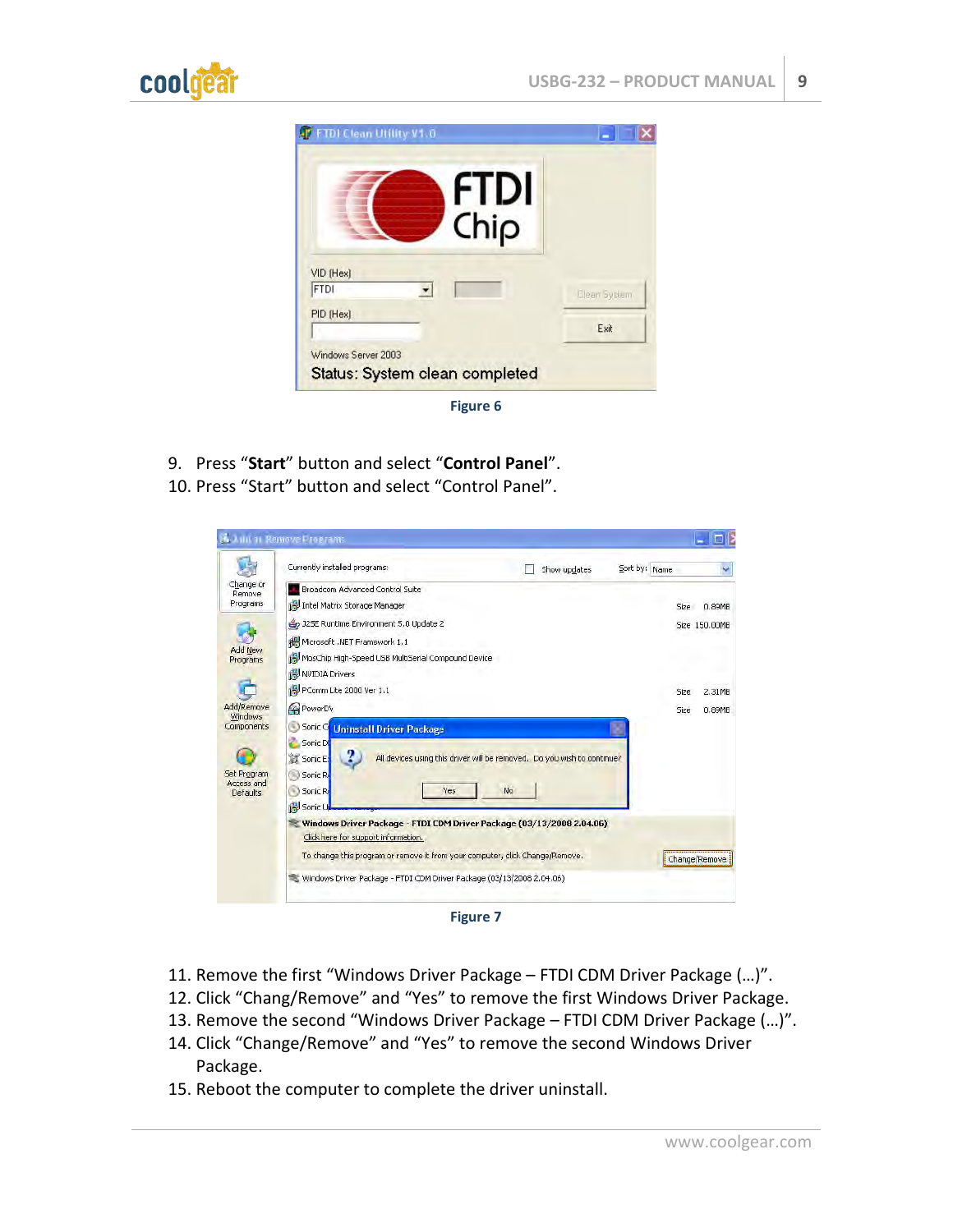

#### <span id="page-9-0"></span>2. **Uninstalling Windows 7 or Vista Drivers**

Windows 7 and Vista have many new security features. You need to proceed with the following steps to uninstall the Vista driver:

- 1. The USB to serial devices must connect to the PC.
- 2. Press "Start" button and select "Control Panel".
- 3. Select "Classic View" from the top left hand corner and then "System" from the list.
- 4. Select "Device Manager" from the top left hand corner.



<span id="page-9-1"></span>5. Locate your Device under the Ports (COM & LTP) section and right click on it to bring up the menu shown.



<span id="page-9-2"></span>**Figure 9**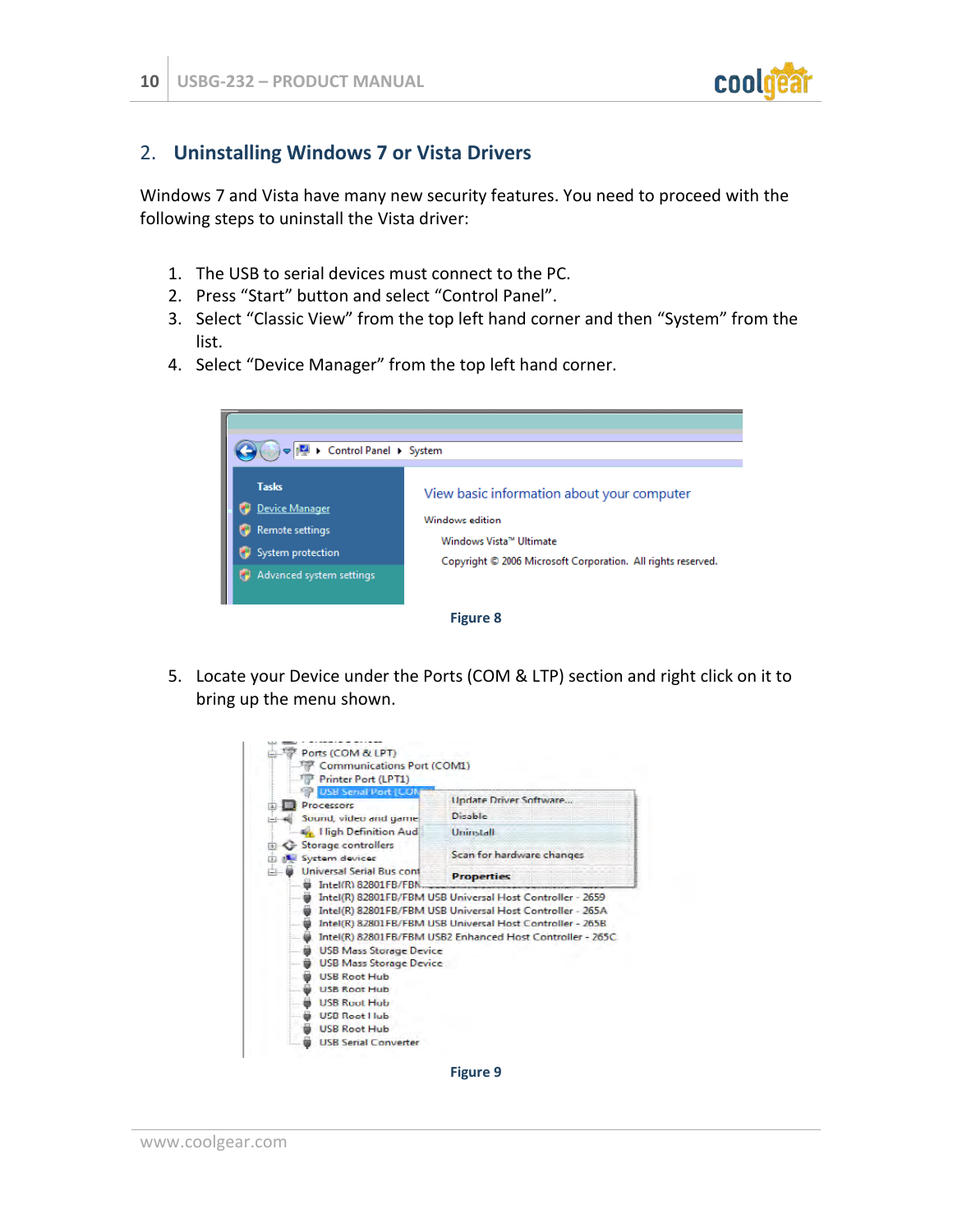

6. Select uninstall and be sure to click the box for "Delete the driver software for this device" in the next window and press "OK".



<span id="page-10-0"></span>7. Locate your Device under the Universal Serial Bus Controllers section, and right click on it to bring up the menu shown.



**Figure 11**

<span id="page-10-1"></span>8. Select uninstall and be sure to click the box for "Delete the driver software for this device" in the next window and press "OK".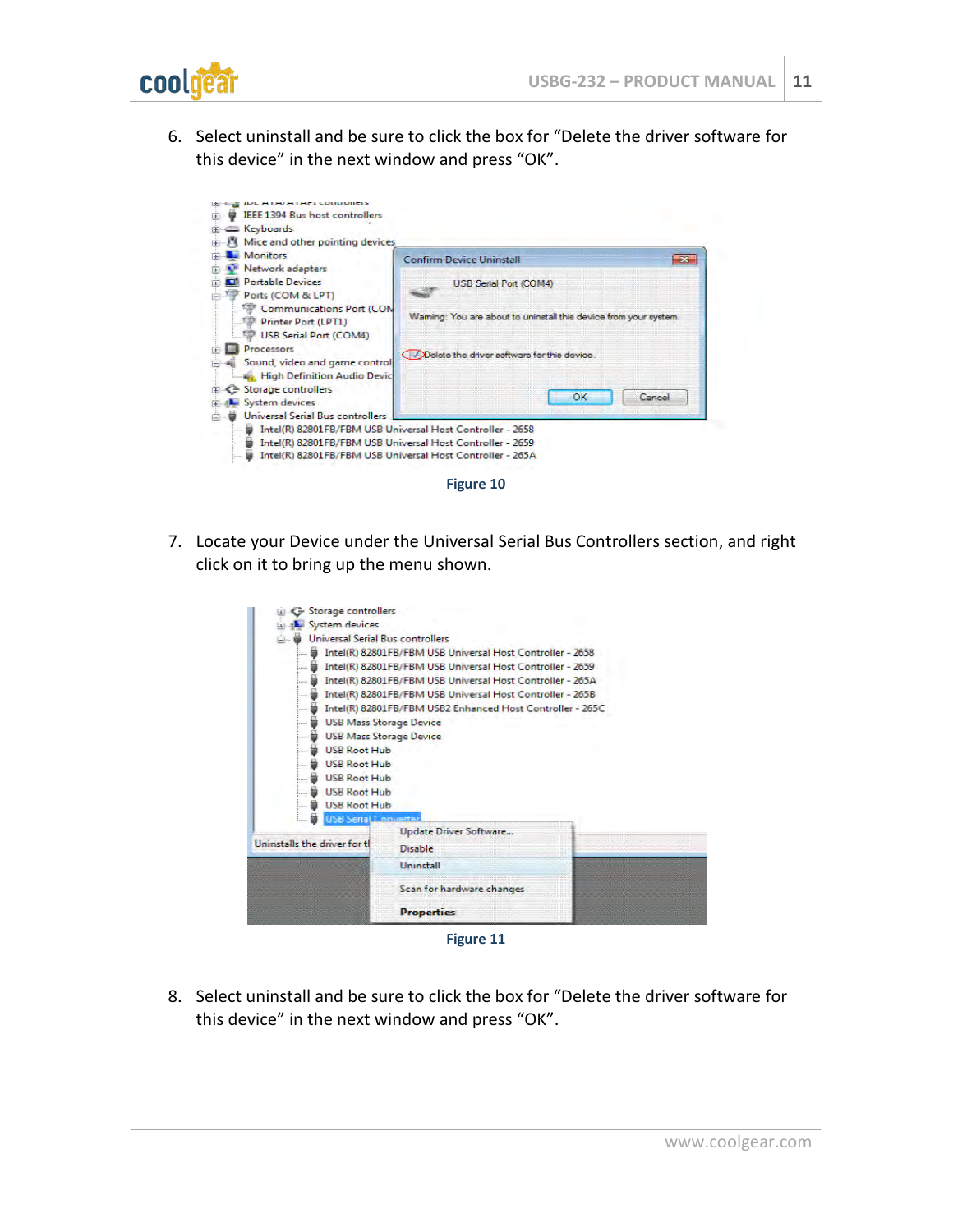





<span id="page-11-0"></span>**Note:** if you have more than one USB Serial Converter installed in your PC, you need to repeat step 7 and step 8 to delete the driver software for all devices.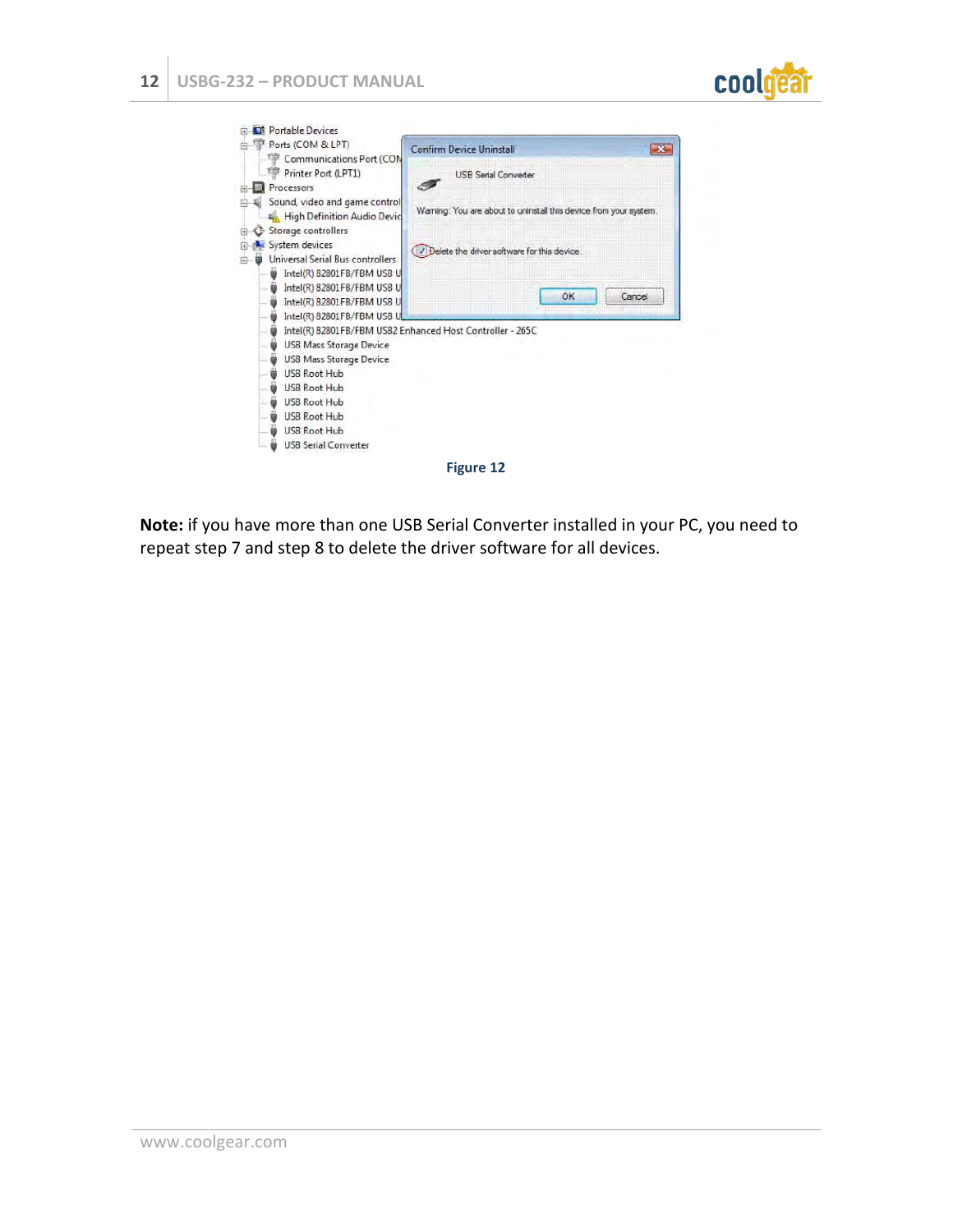

# <span id="page-12-0"></span>3. **RS-232 Signal Pin-outs of DB-9 Male**



<span id="page-12-1"></span>

|       | <b>DCD</b>     |
|-------|----------------|
| Pin 2 | <b>RxD</b>     |
| Pin 3 | TxD            |
| Pin 4 | <b>DTR</b>     |
| Pin 5 | GND            |
| Pin 6 | <b>DSR</b>     |
| Pin 7 | <b>RTS</b>     |
| Pin 8 | <b>CTS</b>     |
| Pin 9 | R <sub>l</sub> |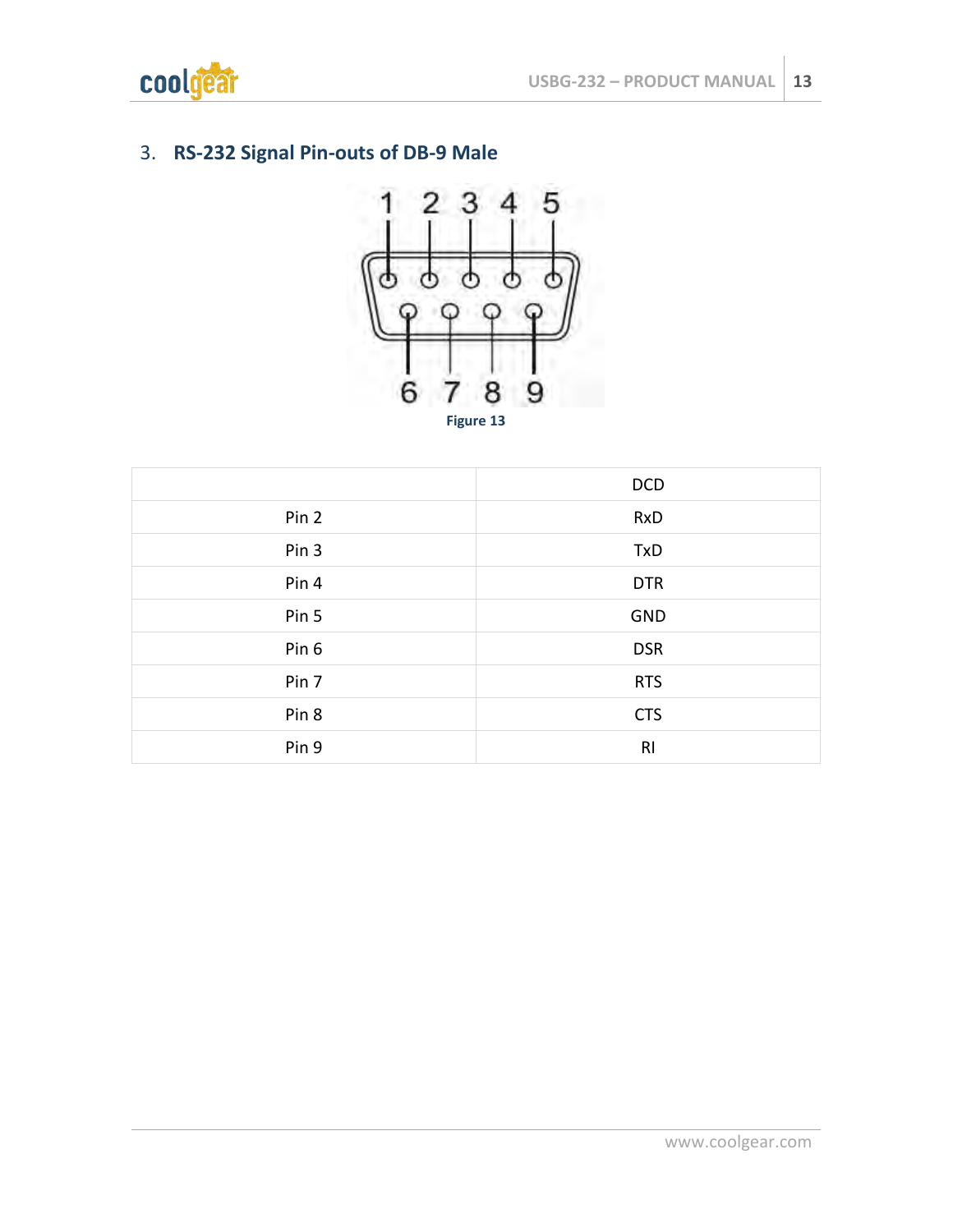

# <span id="page-13-0"></span>4. **Notes, Tips, Warnings, and Safety**

|                | You need to install driver first, prior to hardware installation. Do not connect<br>the USB-to-Serial Adapter to the USB port of your computer, before you<br>finish driver installation. Reference section 1.3 |
|----------------|-----------------------------------------------------------------------------------------------------------------------------------------------------------------------------------------------------------------|
| <b>Note</b>    |                                                                                                                                                                                                                 |
|                | If you have more than one USB Serial Converter installed in your PC, you<br>need to repeat step 7 and step 8 to delete the driver software for all devices.                                                     |
|                | Reference section 2.                                                                                                                                                                                            |
|                |                                                                                                                                                                                                                 |
| <b>Tip</b>     | N/A                                                                                                                                                                                                             |
|                |                                                                                                                                                                                                                 |
| <b>Warning</b> | N/A                                                                                                                                                                                                             |
|                |                                                                                                                                                                                                                 |
| <b>Safety</b>  | N/A                                                                                                                                                                                                             |
|                |                                                                                                                                                                                                                 |